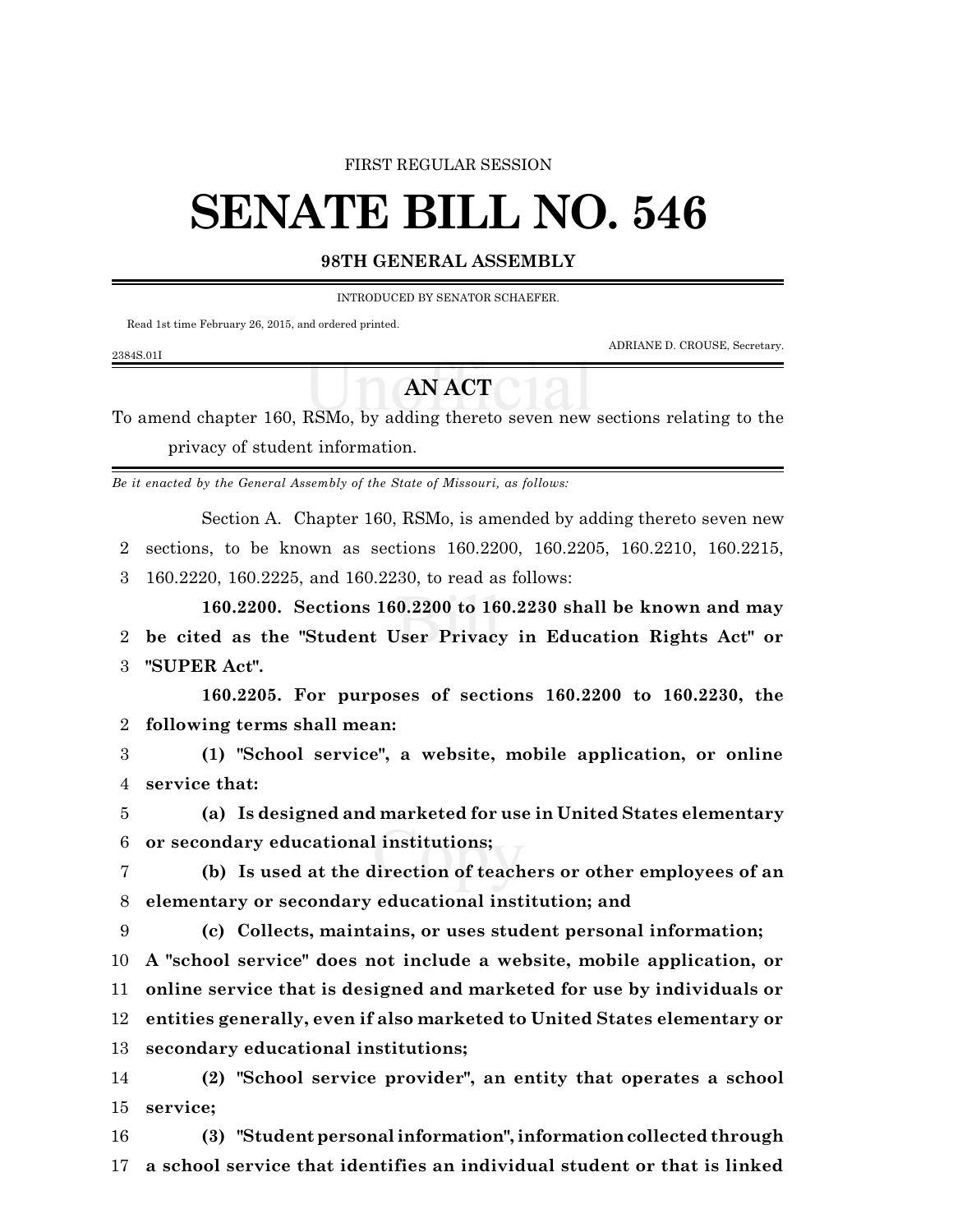**to information that identifies an individual student;**

 **(4) "Students", students of United States elementary and secondary schools.**

**160.2210. 1. School service providers shall provide clear and easy to understand information about the types of student personal information they collect and about how they use and share such student personal information.**

 **2. School service providers shall provide prominent notice before making material changes to their privacy policies for school services.**

 **3. School service providers shall facilitate access to and correction of student personal information by students or their parent or guardian either directly or through the relevant educational institution or teacher.**

 **4. Where the school service is offered to an educational institution or teacher, information required by subsections 1 and 3 of this section may be provided to the educational institution or teacher.**

**160.2215. 1. School service providers may collect, use, and share student personal information only for purposes authorized by the relevant educational institution or teacher, or with the consent of the student or their parent or guardian.**

 **2. School service providers shall not sell student personal information.**

 **3. School service providers shall not use or share any student personal information for purposes of behaviorally targeting advertisements to students.**

 **4. School service providers shall not use student personal information to create a personal profile of a student other than for supporting purposes authorized by the relevant educational institution or teacher, or with the consent of the student or their parent or guardian.**

 **5. School service providers shall obtain consent before using student personal information in a manner that is inconsistent with the provider's privacy policy for the applicable school service in effect at the time of collection. Where the student personal information was collected directly from students, the school service provider shall obtain consent from the student or their parent or guardian. In all other cases, consent may be obtained from the educational institution**